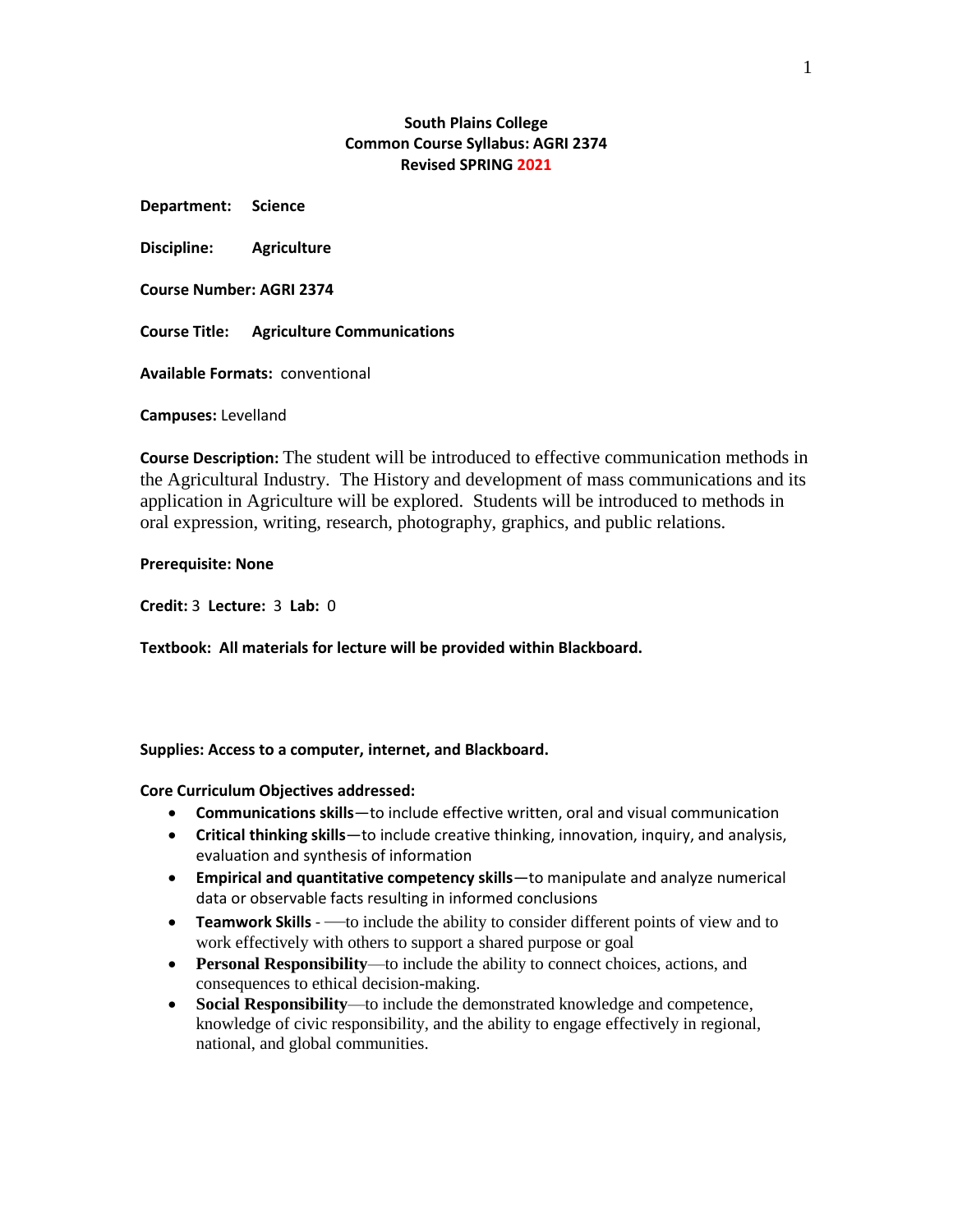### **Student Learning Outcomes:**

Upon completion of this course and receiving a passing grade, the student will be able to define and understand the practical application of the following:

- 1. To identify purposes and types of professional communication.
- 2. To examine specific components of the listening process in communication.
- 3. Demonstrate ability to critique, analyze and develop audience groups and messages
- 4. To effectively communicate in interviews and presentations.
- 5. To effectively apply appropriate etiquette and social responsibilities in communication.
- 6. To illustrate how to organize information.
- 7. To interpret the effects of non-verbal communication.
- 8. To define digital communication
- 9. To outline appropriate media to deliver digital products and communication.
- 10. Demonstrate ability to read and interpret insights from social media outlets.
- 11. To evaluate graphic design and editing concepts
- 12. To demonstrate the use of various research strategies for obtaining information.
- 13. To apply the appropriate use of grammar, spelling and punctuation rules.
- 14. Demonstrate the ability to create and present written and oral critiques and provide effective oral presentations.
- 15. To recognize the appropriate presentation technique when presenting in a formal or informal setting.
- 16. Adapt language for audience, purpose, situation and intent.
- 17. Analyze audience, occasion and purposes of speaking occasions.
- 18. To understand the strategies used when making a presentation.
- 19. To understand the purpose of groups and leadership's role within them.
- 20. Demonstrate the ability to critique numerous forms of media, professions, and practices and understand the theories utilized in the discipline.

**Student Learning Outcomes Assessment:** Comprehensive assessments and group projects are used to evaluate student outcomes.

## **Attendance Policy:**

*[Students are expected to attend all classes in order to be successful in a course. The student may be administratively withdrawn from the course when absences become excessive as defined in the course syllabus.*

*When an unavoidable reason for class absence arises, such as illness, an official trip authorized by the college or an official activity, the instructor may permit the student to make up work missed. It is the student's responsibility to complete work missed within a reasonable period of time as determined by the instructor. Students are officially enrolled in all courses for which they pay tuition and fees at the time of registration. Should a student, for any reason, delay in*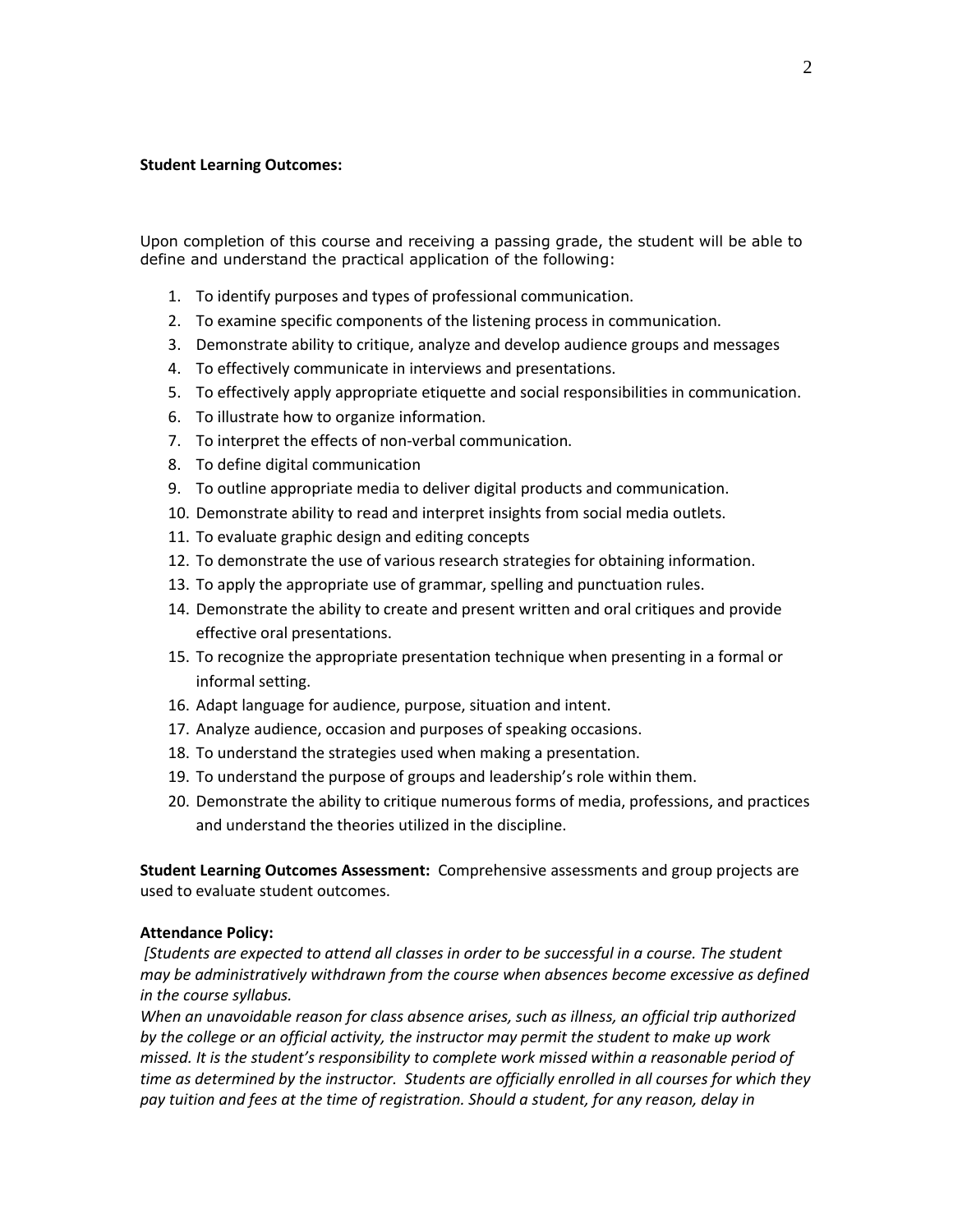*reporting to a class after official enrollment, absences will be attributed to the student from the first class meeting.*

*Students who enroll in a course but have "Never Attended" by the official census date, as reported by the faculty member, will be administratively dropped by the Office of Admissions and Records. A student who does not meet the attendance requirements of a class as stated in the course syllabus and does not officially withdraw from that course by the official census date of the semester, may be administratively withdrawn from that course and receive a grade of "X" or "F" as determined by the instructor. Instructors are responsible for clearly stating their administrative drop policy in the course syllabus, and it is the student's responsibility to be aware of that policy.* 

*It is the student's responsibility to verify administrative drops for excessive absences through MySPC using his or her student online account. If it is determined that a student is awarded financial aid for a class or classes in which the student never attended or participated, the financial aid award will be adjusted in accordance with the classes in which the student did attend/participate and the student will owe any balance resulting from the adjustment.]*

**Plagiarism and Cheating:** Students are expected to do their own work on all projects, quizzes, assignments, examinations, and papers. Failure to comply with this policy will result in an F for the assignment and can result in an F for the course if circumstances warrant.

Plagiarism violations include, but are not limited to, the following:

- 1. Turning in a paper that has been purchased, borrowed, or downloaded from another student, an online term paper site, or a mail order term paper mill;
- 2. Cutting and pasting together information from books, articles, other papers, or online sites without providing proper documentation;
- 3. Using direct quotations (three or more words) from a source without showing them to be direct quotations and citing them; or
- 4. Missing in-text citations.

Cheating violations include, but are not limited to, the following:

- 1. Obtaining an examination by stealing or collusion;
- 2. Discovering the content of an examination before it is given;
- 3. Using an unauthorized source of information (notes, textbook, text messaging, internet, apps) during an examination, quiz, or homework assignment;
- 4. Entering an office or building to obtain unfair advantage;
- 5. Taking an examination for another;
- 6. Altering grade records;
- 7. Copying another's work during an examination or on a homework assignment;
- 8. Rewriting another student's work in Peer Editing so that the writing is no longer the original student's;
- 9. Taking pictures of a test, test answers, or someone else's paper.

**Student Code of Conduct Policy**: Any successful learning experience requires mutual respect on the part of the student and the instructor. Neither instructor nor student should be subject to others' behavior that is rude, disruptive, intimidating, aggressive, or demeaning**.** Student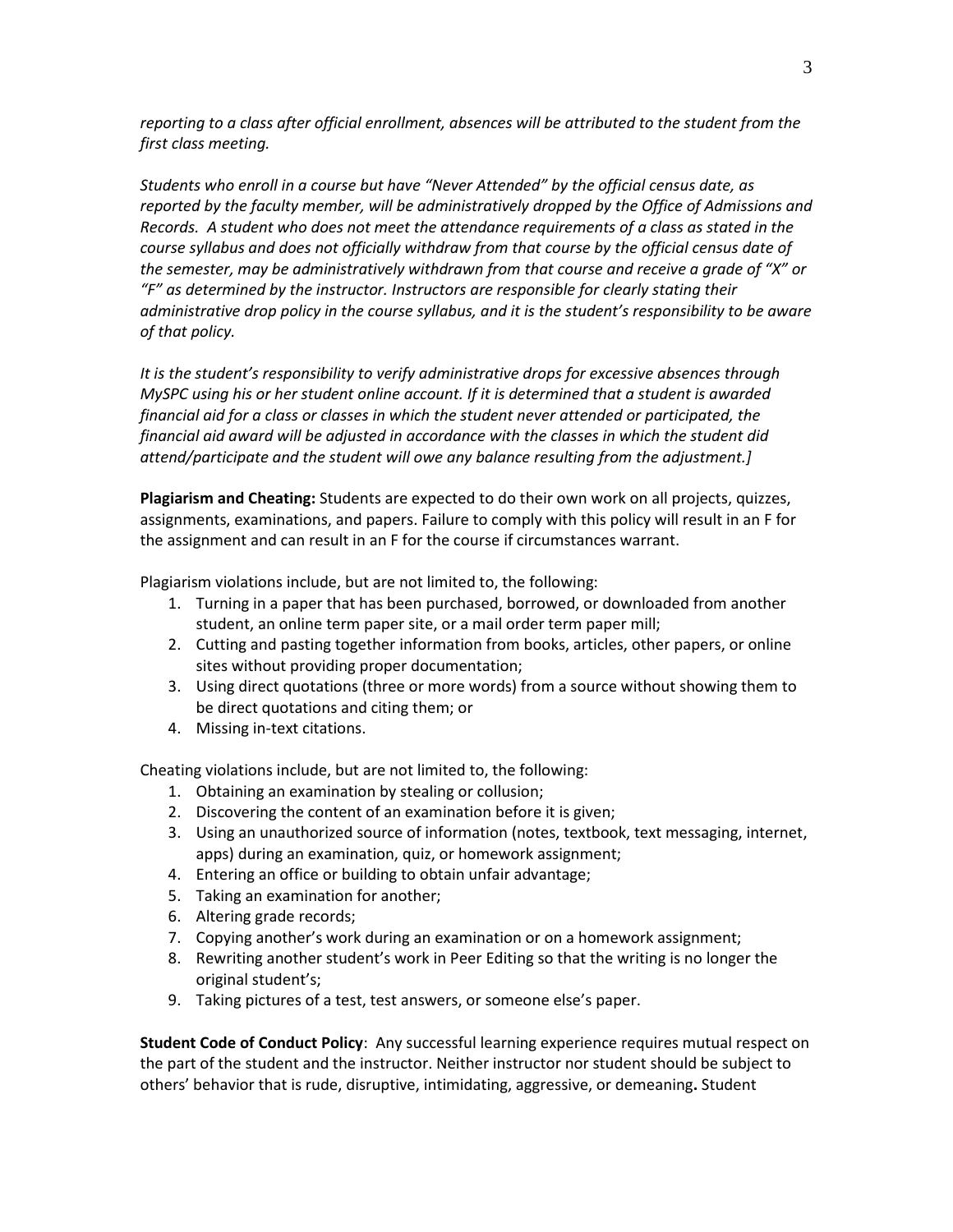conduct that disrupts the learning process or is deemed disrespectful or threatening shall not be tolerated and may lead to disciplinary action and/or removal from class.

**Diversity Statement:** In this class, the teacher will establish and support an environment that values and nurtures individual and group differences and encourages engagement and interaction. Understanding and respecting multiple experiences and perspectives will serve to challenge and stimulate all of us to learn about others, about the larger world and about ourselves. By promoting diversity and intellectual exchange, we will not only mirror society as it is, but also model society as it should and can be.

**Disability Statement:** Students with disabilities, including but not limited to physical, psychiatric, or learning disabilities, who wish to request accommodations in this class should notify the Disability Services Office early in the semester so that the appropriate arrangements may be made. In accordance with federal law, a student requesting accommodations must provide acceptable documentation of his/her disability to the Disability Services Office. For more information, call or visit the Disability Services Office at Levelland (Student Health & Wellness Office) 806-716-2577, Reese Center (Building 8) 806-716-4675, or Plainview Center (Main Office) 806-716-4302 or 806-296-9611.

**Nondiscrimination Policy:** South Plains College does not discriminate on the basis of race, color, national origin, sex, disability or age in its programs and activities. The following person has been designated to handle inquiries regarding the non-discrimination policies: Vice President for Student Affairs, South Plains College, 1401 College Avenue, Box 5, Levelland, TX 79336. Phone number 806-716-2360.

**Title IX Pregnancy Accommodations Statement:** If you are pregnant, or have given birth within six months, Under Title IX you have a right to reasonable accommodations to help continue your education. To [activate](http://www.southplainscollege.edu/employees/manualshandbooks/facultyhandbook/sec4.php) accommodations you must submit a Title IX pregnancy accommodations request, along with specific medical documentation, to the Director of Health and Wellness. Once approved, notification will be sent to the student and instructors. It is the student's responsibility to work with the instructor to arrange accommodations. Contact the Director of Health and Wellness at 806-716-2362 or [email](http://www.southplainscollege.edu/employees/manualshandbooks/facultyhandbook/sec4.php) [cgilster@southplainscollege.edu](mailto:cgilster@southplainscollege.edu) for assistance.

**Campus Concealed Carry**: Texas Senate Bill - 11 (Government Code 411.2031, et al.) authorizes the carrying of a concealed handgun in South Plains College buildings only by persons who have been issued and are in possession of a Texas License to Carry a Handgun. Qualified law enforcement officers or those who are otherwise authorized to carry a concealed handgun in the State of Texas are also permitted to do so. Pursuant to Penal Code (PC) 46.035 and South Plains College policy, license holders may not carry a concealed handgun in restricted locations. For a list of locations and Frequently Asked Questions, please refer to the Campus Carry page at: <http://www.southplainscollege.edu/campuscarry.php>

Pursuant to PC 46.035, the open carrying of handguns is prohibited on all South Plains College campuses. Report violations to the College Police Department at 806-716-2396 or 9-1-1.